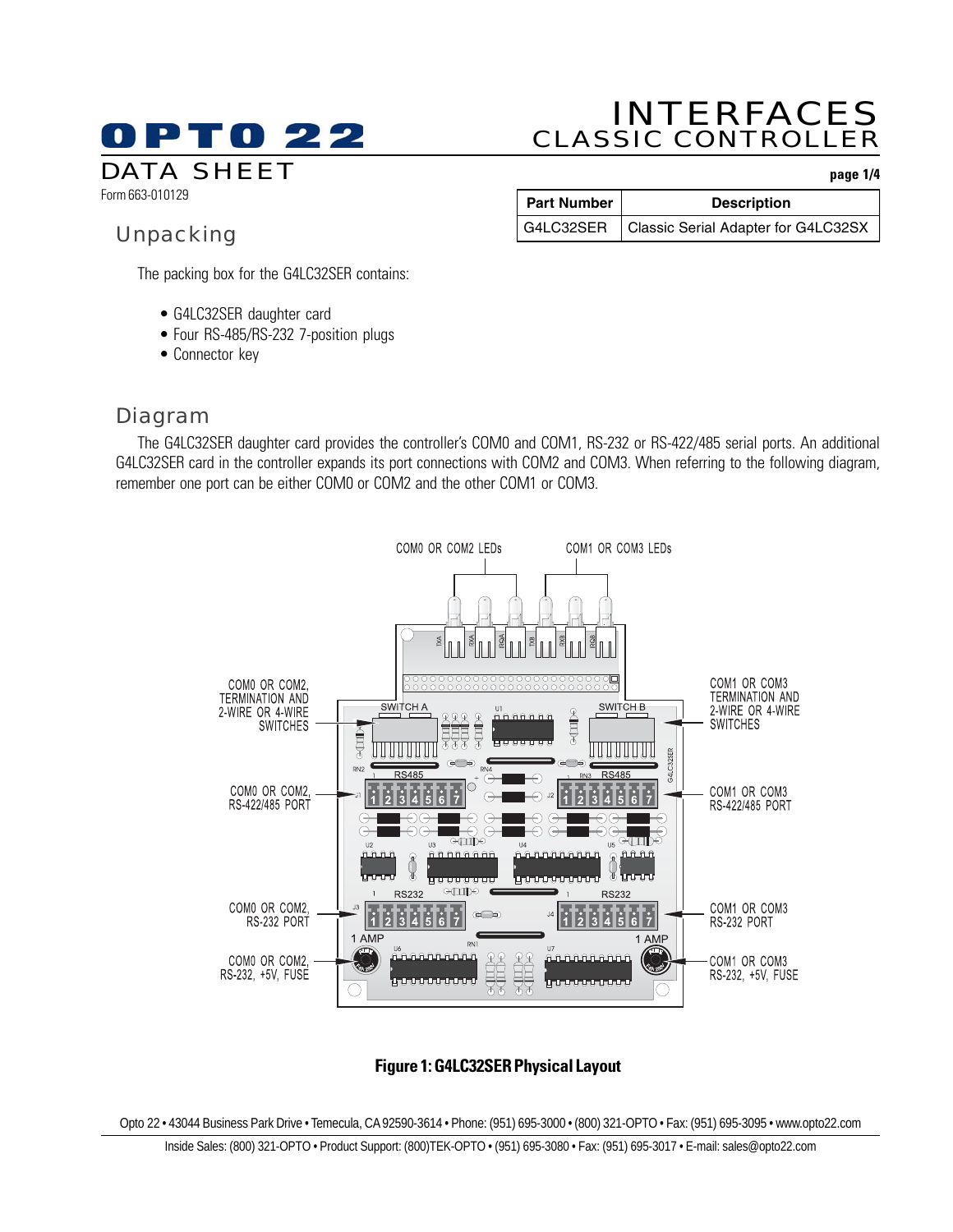# DPT0 22 DATA SHEET **page 2/4**

# INTERFACES CLASSIC CONTROLLER

Form 663-010129

### **Switches**

**TERM YES — TERM NO** This switch selects termination for the RS-422/485 port. In the YES position, the RS-422/485 lines are terminated. Terminate the port when it is physically the first or last unit in a serial network. Ports using RS-232 (G4LC32SER) communication should have TERM YES selected to ensure a known voltage level on the RS-422/485 inputs. This is necessary due to the OR'ing of the RS-232 and RS-422/485 signals.

> In the NO position, the RS-422/485 lines will be floating. This setting should be used when the port is part of a multidrop application and is not physically the first or last unit in the network.

The factory default is TERM YES.

**2-Wire \_ 4-Wire** This switch selects the wiring method used to connect to the RS-422/485 serial port. The choices are 2-wire or 4-wire. The factory default is 4-wire.

> If you are using the RS-232 serial port (G4LC32SER), set this switch to 4-wire and make sure the TERM YES switch is also set.



Opto 22 • 43044 Business Park Drive • Temecula, CA 92590-3614 • Phone: (951) 695-3000 • (800) 321-OPTO • Fax: (951) 695-3095 • www.opto22.com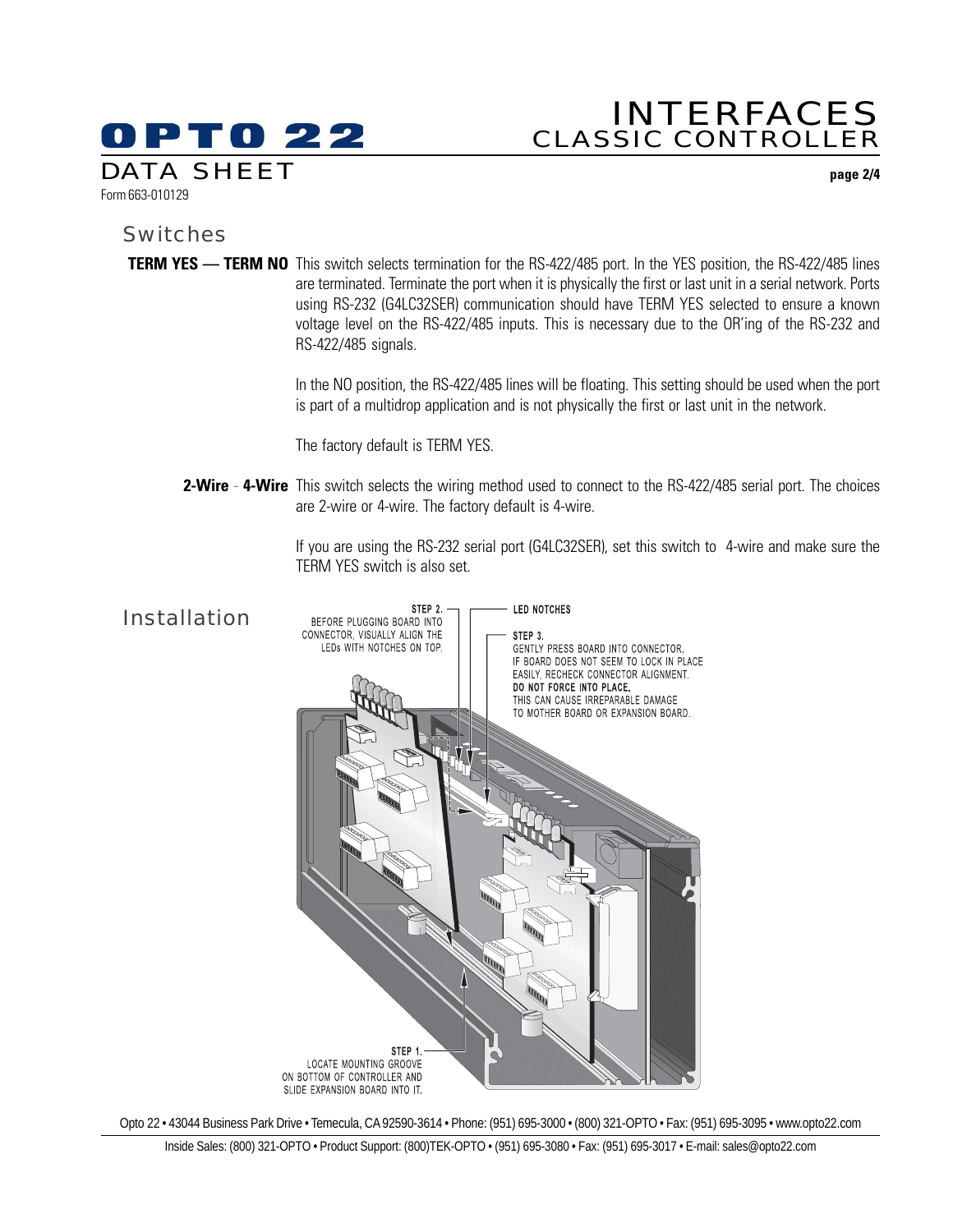# OPTO 22 DATA SHEET **page 3/4** Form 663-010129

# INTERFACES CLASSIC CONTROLLER

## **Wiring**

**Important:** Connectors wired for other Mistic 200 controllers may not be compatible with the G4LC32SX. Use the connectors provided and refer to the configuration label for wiring information.

The following sections describe wiring for the serial ports found on the G4LC32SER and G4LC32ARC daughter cards. Use the tables to wire the pluggable 7-terminal block serial ports.



### **Figure 3: Terminal Block**

### RS-232 Pin Connections

Two RS-232 serial ports are found on the G4LC32SER daughter card.

> **Note:** When using a RS-232 serial port, do not use the corresponding RS-422/485 COM port. The ports can only be used in one communication mode at a time.

### **Table 1: RS-422/485 Pin Connections**

| Pin | <b>Description</b>      |
|-----|-------------------------|
|     | Fused + $5V(1A)$        |
| 2   | Transmit (TX)           |
| 3   | Receive (RX)            |
| 4   | Request-to-Send (RTS)   |
| 5   | Clear-to-Send (CTS)     |
| 6   | DTR (Pull up to $+9$ V) |
| 7   | Ground (GND)            |

## RS-422/485 Pin Connections

Two RS-422/485 serial ports are found on each G4LC32SER and G4LC32ARC daughter card.

> **Note:** On a G4LC32SER card, do not use the corresponding RS-232 COM port. The ports can only be used in one communication mode at a time.

#### **Table 2: RS-422/485 Pin Connections**

| <b>Pin</b>     | 2-wire Mode                      | 4-wire Mode               |
|----------------|----------------------------------|---------------------------|
|                | Transmit/Receive Plus (TX/RX +)  | Transmit Plus $(TX +)$    |
| $\overline{2}$ | Transmit/Receive Minus (TX/RX -) | Transmit Minus (TX -)     |
| 3              | Common Ground (GND)              | Common Ground (GND)       |
| 4              | No Connection (NC)               | Receive Plus $(RX +)$     |
| 5              | No Connection (NC)               | Receive Minus (RX -)      |
| 6              | Interrupt Plus (IRQ $+$ )        | Interrupt Plus (IRQ $+$ ) |
| 7              | Interrupt Minus (IRQ -)          | Interrupt Minus (IRQ -)   |

Opto 22 • 43044 Business Park Drive • Temecula, CA 92590-3614 • Phone: (951) 695-3000 • (800) 321-OPTO • Fax: (951) 695-3095 • www.opto22.com

Inside Sales: (800) 321-OPTO • Product Support: (800)TEK-OPTO • (951) 695-3080 • Fax: (951) 695-3017 • E-mail: sales@opto22.com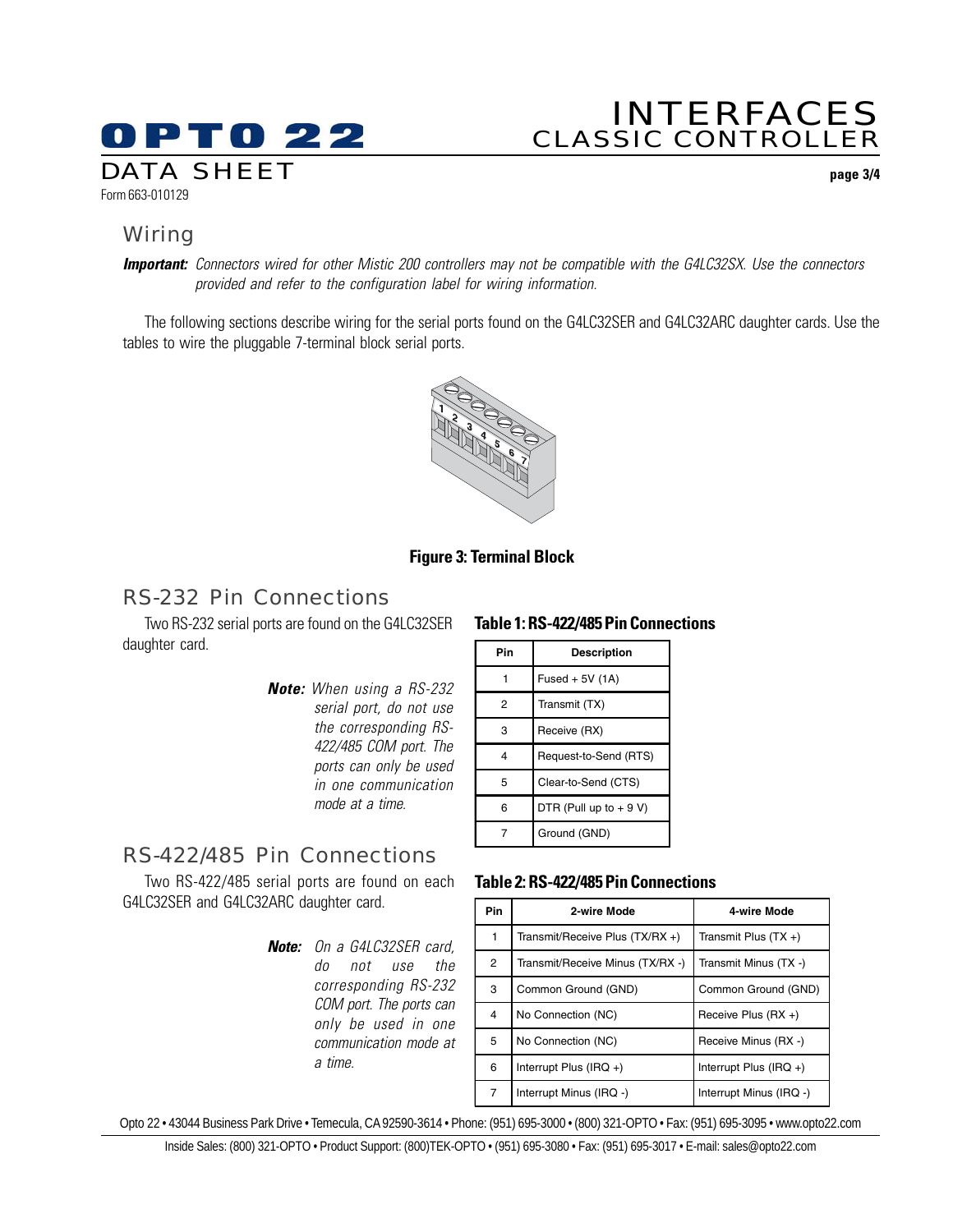# INTERFACES CLASSIC CONTROLLER

Form 663-010129 DATA SHEET **page 4/4**

## Fusing for RS-232 +5V

**OPTO 22** 

A + 5 VDC fused source is available on the G4LC32SER daughter card from the RS-232 ports' pin 1. A maximum 0.5 A load can be drawn through the 1 A rated fuse. The replacement part number for this fuse is Opto 22 P/N FUSE01G4 (Wickmann P/N 19373A).



### **Figure 4: G4LC32SX RS-232 Fuses**

## LEDs

There are three diagnostic LEDs for each communication port. When referring to the following table, remember one port can be either COM0 or COM2 and the other port COM1 or COM3.

### **Table 3: LED Descriptions**

| <b>LED</b>      | <b>Description</b>                   |
|-----------------|--------------------------------------|
| TX <sub>0</sub> | Transmit LED for COM0 or COM2        |
| RX <sub>0</sub> | Receive LED for COM0 or COM2         |
| IRQ0            | Interrupt (IRQ) LED for COM or COM2  |
| TX <sub>1</sub> | Transmit LED for COM1 or COM3        |
| RX <sub>1</sub> | Receive LED for COM1 or COM3         |
| IRQ1            | Interrupt (IRQ) LED for COM1 or COM3 |

## Hardware Specifications

**Power requirements:**  $5 \text{ VDC} \pm 0.25 \text{ V} \textcircled{2} 0.5 \text{ A}$ 

- **Operating temperature:** 0°C to 70°C
	- **Storage temperature:** -25°C to 85°C

**Humidity:** 5% to 95% Relative Humidity

**Baud rate:** 300 – 115.2 KBd (All ports)

**RS-485:** 2-wire or 4-wire

**RS-232:** TX, RX, Gnd, RTS, CTS

**Weight:** 0.1 kg

Opto 22 • 43044 Business Park Drive • Temecula, CA 92590-3614 • Phone: (951) 695-3000 • (800) 321-OPTO • Fax: (951) 695-3095 • www.opto22.com